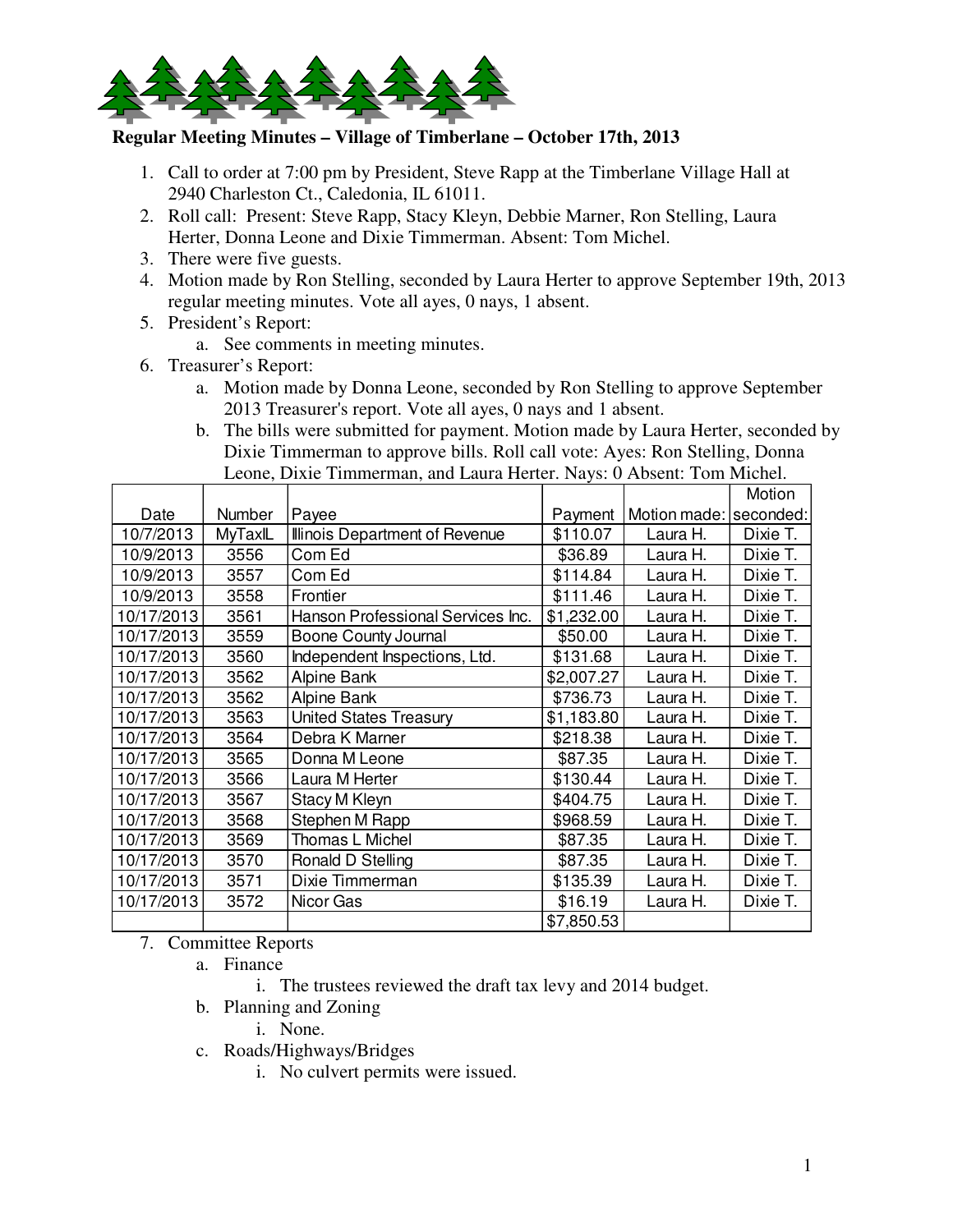- ii. Two bids were received for snow and ice control for 2013 / 2014 season. Motion made by Ron Stelling, seconded by Laura Herter to accept Chad's Excavating and Landscaping Service. Vote all ayes, 0 nays and 1 absent.
- iii. Resident at 3585 Prairie Lane complained about standing water in the front yard near the driveway and on the road. Ron Stelling offered to look into the situation.
- iv. Ron Stelling and Chad's Excavating and Landscaping Service are reviewing the Arboretum and Prairie Rds ditchway clean out, excess dirt and rock and drainage problems.
- v. Guest resident of Prairie Lane complained about Dawson Lake Rd conditions: heavy traffic, excess brush, pot holes, 45 MPH speed too fast for conditions, etc. Trustees agreed to cut back brush and tree limbs. Ron Stelling explained possible options to repair Dawson Lake Rd in 2014 after the Orth rd bridge is reopened. Steve Rapp offered to check on slurry mix cost recovery from the state and extra police patrols. Ron Stelling suggested hiring Bonus Township for spring 2014 brush cutback. Reducing speed limit from 45 to 35 MPH requires village ordinance approval. Steve Rapp will invite Boone County Sheriff candidates to a regular meeting. Guest resident asked about tax levy's to pay for Dawson Lake Rd repairs and Steve Rapp offered to contact Boone County officials concerning tax levies.
- vi. Motion made by Ron Stelling, seconded by Donna Leone to approve Chad's Excavating and Landscaping Service not to exceed \$7,500.00 to fill potholes and broken areas on any village road surfaces as soon as possible. Vote all ayes, 0 nays and 1 absent.
- b. Village Hall
	- i. Ron Stelling asked that village hall rental information be added to the village website. Trustees agreed to not post a "firearms not allowed" sign for concealed carry at this time.
	- ii. The trustees reviewed the current license agreement with Grace Point Community Church to add new provisions for snow & ice control on sidewalks and entryway, extra rugs at entryway, designated storage areas and monthly renewal after expiration. Steve will contact Tom Linderman.

## 8. Old Business

- a. None.
- 9. New Business
	- a. None.

10. Open Actions from previous meetings:

| <b>Open Actions:</b>                                             | <b>Meeting</b> | <b>Contact</b>    |
|------------------------------------------------------------------|----------------|-------------------|
| Bond remains open for \$15,000 waiting for final work to be done | Late 2009      | <b>Steve Rapp</b> |
| from Kevin Bunge at Civil Engineering Services.                  |                |                   |
| Check into securing the thermostat controls at the village hall. | May 2012       | Trustees          |
| 25K inter-governmental agreement with Belvidere Township         | Aug 2012       | Village attorney  |
| Request to reduce speed limit on village portion of Dawson Lake  | Aug 2012       | Steve Oct 2013    |
| Single Waste Refuse collection consideration to investigate      | Nov 2012       | Tom Michel        |
| Waiting for a \$30,000 IL State grant funding                    | Dec 2012       | <b>Steve Rapp</b> |
| Mt. Carmel Stabilization Group quote to reconstruct Dawson Lake  | Jan 2013       | Trustees          |